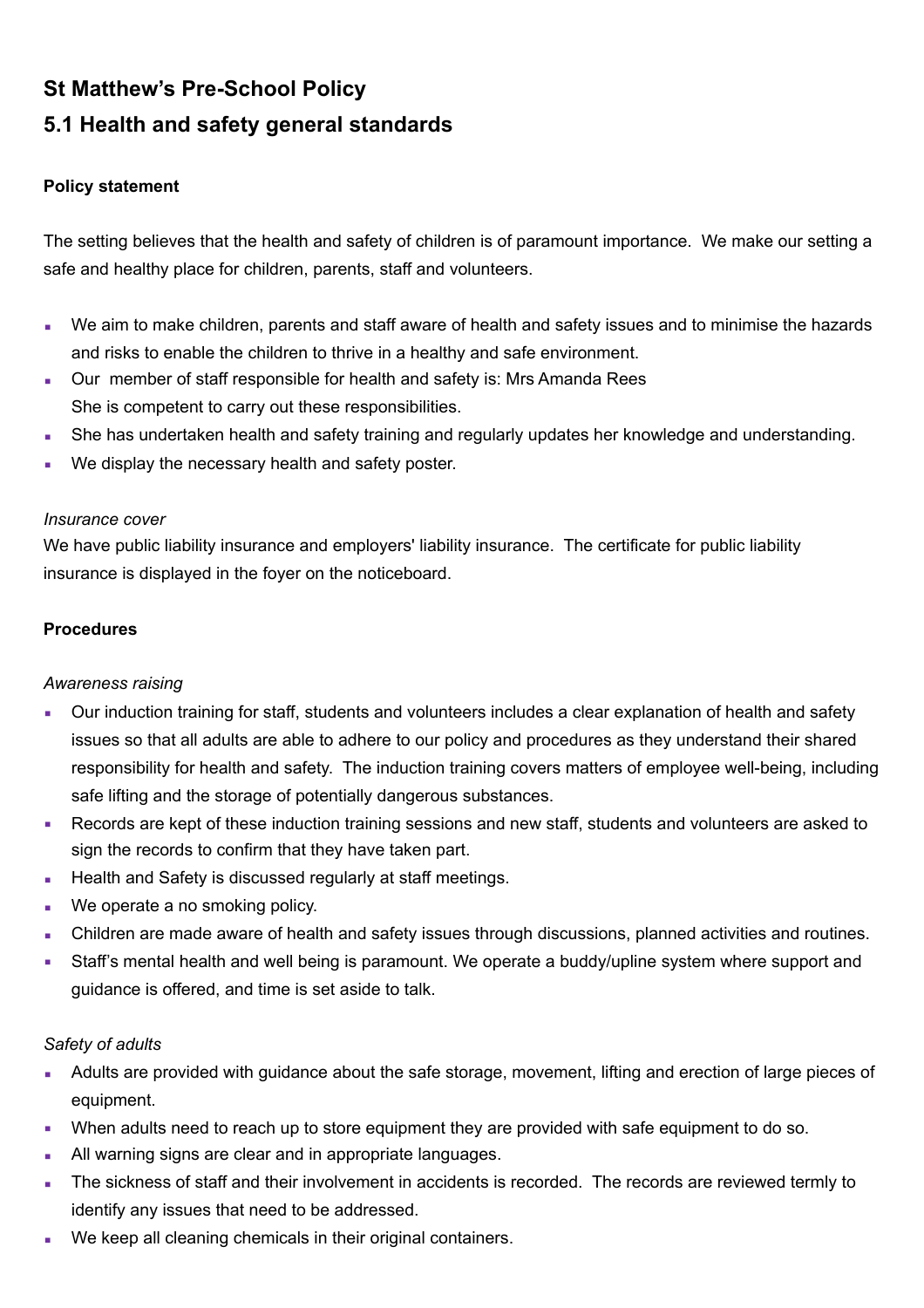## *Doors*

We take precautions to prevent children's fingers from being trapped in doors.

# *Floors*

All floor surfaces are checked daily to ensure they are clean and not uneven, wet or damaged.

# *Electrical/gas equipment*

- **EXECT** All electrical/gas equipment conforms to safety requirements and is checked regularly, this is the responsibility of the church hall management committee.
- Our boiler/electrical switch gear/meter cupboard is not accessible to the children.
- Fires, heaters, wires and leads are properly guarded and the children are taught not to touch them. These are maintained by the church hall management committee.
- Lighting and ventilation is adequate in all areas including storage areas. This is maintained by the church hall management committee.

## *Storage*

- All resources and materials from which children select are stored safely.
- All equipment and resources are stored or stacked safely to prevent them accidentally falling or collapsing.

## *Outdoor area*

- Our outdoor area is securely fenced. Faults are reported to the church hall management committee who are responsible for the maintenance.
- Our outdoor area is checked for safety and cleared of rubbish before it is used.
- The grass area is checked before each session. Managers decide if it is safe to use. When not in use the area is taped closed.
- **•** Adults and children are alerted to the dangers of poisonous plants, herbicides and pesticides.
- Our outdoor sand pit is covered when not in use and is cleaned regularly, stored in cupboard overnight.
- **EXECUTE:** All outdoor activities are supervised at all times.

## *Hygiene*

- We seek information from the Environmental Health Department and the Health Authority to ensure that we keep up-to-date with the latest recommendations.
- Our daily routines encourage the children to learn about personal hygiene.
- We have a daily cleaning routine for the setting. The hall is cleaned daily by the church hall cleaners.
- We have a schedule for cleaning resources and equipment, dressing-up clothes and furnishings.
- The toilet area has an adequate standard of hygiene including hand washing and drying facilities and the disposal of nappies.
- We implement good hygiene practices by; checking toilets regularly;
	- **-** wearing protective clothing such as aprons and disposable gloves as appropriate;
	- **-** providing sets of clean clothes;
	- **-** providing tissues and wipes.